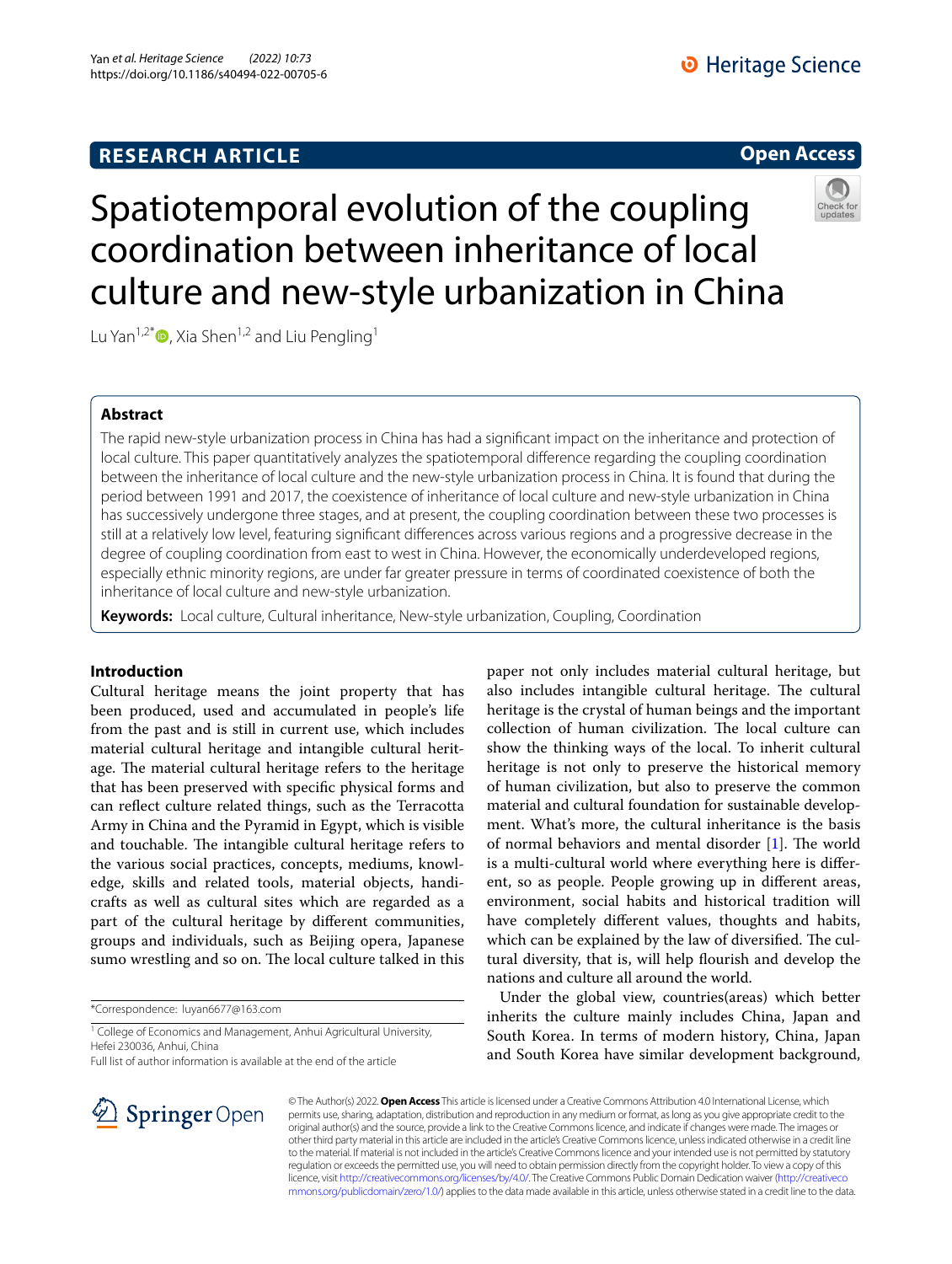and have very similar culture. Confucianism and Taoism have infuenced them a lot, therefore, we can compare them while talking about the cultural inheritance. In Japan, both the material cultural heritage such as Miyake and intangible cultural heritage such as food, Japanese tea and sumo are retained well [\[2](#page-13-1)[–4](#page-13-2)]. In South Korea, both material cultural heritage such as Gyeongbok Palace and Changgyeong Palace and intangible cultural heritage such as Changwang Culture, Hot Spring Culture are also retained well in the urbanization development. Compared with them, in China, there are more abundant material cultural heritage and intangible cultural heritage, so Chinese culture is under a bigger inheritance pressure in the urbanization development.

While Chinese economy is on a rapid way, the urbanization development in rural China also develops rapidly. Because of the large-scale demolition and construction, many ancient buildings, old streets and aged trees are on the way disappearing. What's more, some traditional culture and art is also out of the spotlight. Hence, the original social structure, cultural relics, urban styles and local customs all fade away, which means that there is not historical context anymore. In the process of human civilization evolution, the chain of cultural inheritance can't be broken, or the characteristics of cities or nations will die away. The inheritance of local culture not only includes the protection of ecological environment, spatial environment, cultural environment and visual environment, but also includes the development of soft environment such as the social network structure in neighborhood, mental set, emotional attachment and so on, which is an efective method to achieve sustainable urban development and solve the comprehensive problems existed in urban development. Under this background, Chinese government has put forward the new-style urbanization policy. The new-style urbanization policy means that when the rural are transforming into the urban and the rural infrastructure is developing, we need to more focus on the development of population quality, the inheritance of traditional culture, the improvement of social relations and the promotion of ecological environment in order to achieve the sustainable development of human society. However, as the process of urbanization developing, the local culture represented by farming culture is fading away. Therefore, how to better achieve the coupling and coordinated development between the local culture and new-style urbanization is an important topic.

The local culture is the oldest and most fundamental form of culture as the result of the agricultural development, featuring the weak nature of the agricultural industry, plain and yet mellow nostalgia as well as afnity for the homeland. In recent years, however, the local culture represented by traditional farming culture has been gradually fading out of the public attention, and it is crucial to preserve all forms of invaluable culture that retain the authenticity of localness and make people feel "a wisp of homesickness".

At present, fruitful results have been achieved by the academic community in unilateral research and studies on the new-style urbanization and the inheritance of local culture, but there is a paucity of literature on the study of the coexistence of these two processes. The only literature available is mainly based on the case analysis of specifc cultural symbols, Hu Xinggang found the inheritance and protection of "Liuzuo Wind-Blowing and Percussion Music in Nanjing City" [\[5](#page-13-3)], Ding Zhicai found "Incense Dragon Dance in Gangwayao Village in Nanning City" [[6\]](#page-13-4), and Yang Jiliang found "Renowned Historical Villages and Towns at Minjiang Estuary" under the impact of the new-style urbanization. Some scholars have also expanded their scope of studies to include the inheritance of ethnic minority culture, with a focus on specifc regions and natural attributes. However, Qiao Guiping reveals that all such studies refect one common issue: under the impact of new-style urbanization, the local culture in China is facing a variety of challenges, including discontinuation in cultural inheritance, cul-tural deficiency, and weakening of awareness [\[7](#page-13-5)]. Li Yanping points out that while the new-style urbanization process has injected vitality into the inheritance of local culture, it has also destroyed some of the stable attributes of their cultural forms  $[8]$  $[8]$ . Guan Ning holds that the key prerequisite for overcoming such obstacle is clarifying the connotations of cultural inheritance in the context of new-style urbanization [[9\]](#page-13-7). Guan Ning argues that the inheritance of historical culture during the process of new-style urbanization should feature a three-pronged vision and refect the dynamic integration of traditional and contemporary elements as well as the dynamic integration of man and nature. Liang Xinhua has proposed the establishment of fve cultural dimensions from the perspective of cultural creativity [[10\]](#page-13-8). Only a deeper and better understanding of the nature of such issue can help resolve the above issue more efectively.

Existing studies are all falling into the category of normative analysis, and their discussions of cultural protection and inheritance under the impact of new-style urbanization are merely based on perceptual knowledge but lack the quantitative research methodology. Some academics have also pointed out the importance of coordinated coexistence of urbanization and cultural inheritance and proposed a strategy for coordinated development [\[11](#page-13-9)], but their studies still fell into the category of theoretical analysis and failed to directly refect the degree of coordination between these two processes. For the frst time, this paper quantifes the progress of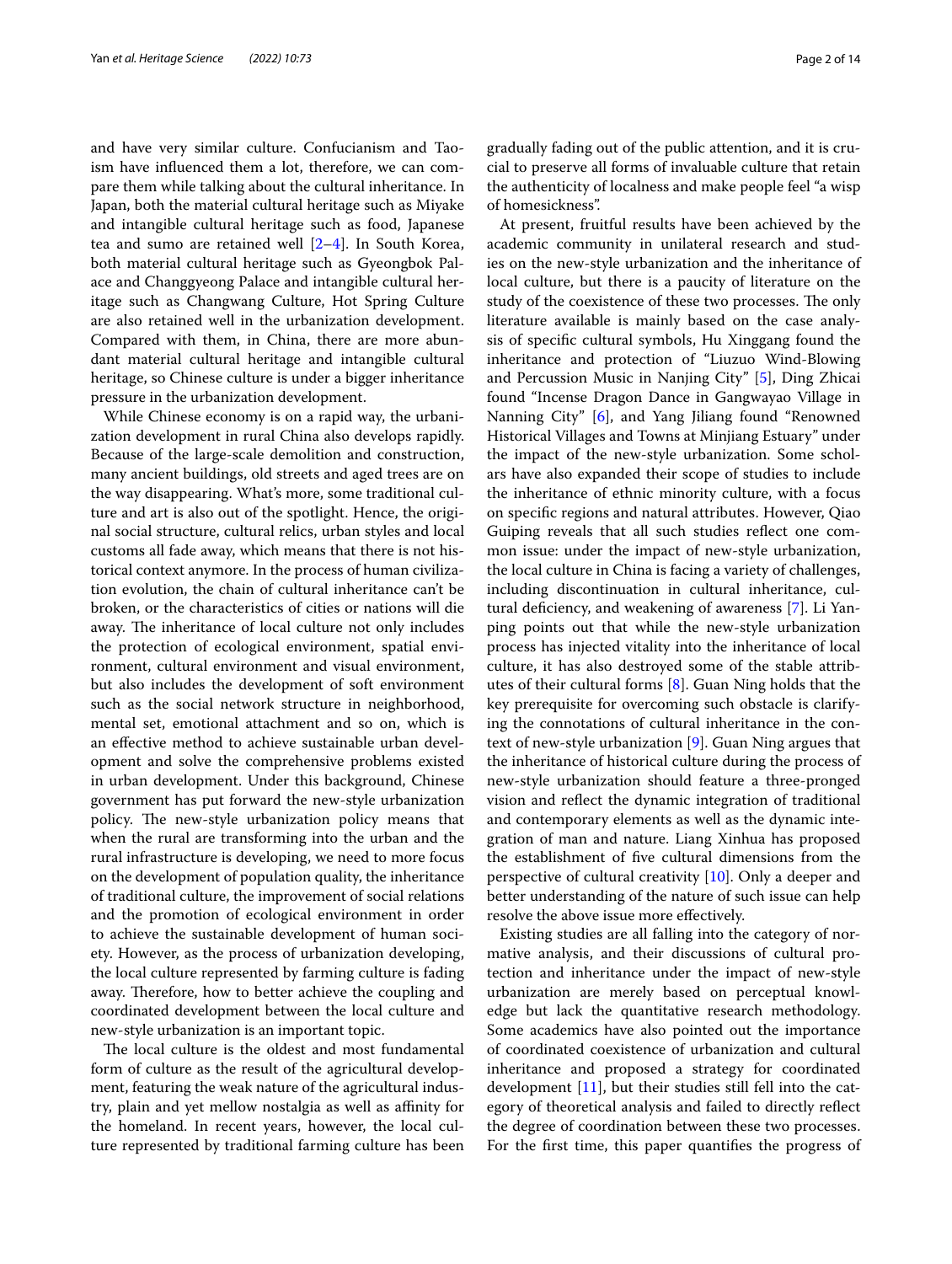new-style urbanization process and the inheritance of local culture as well as the degree of coupling coordination between these two processes from an empirical perspective and evaluates the status quo of the inheritance and protection of local culture more objectively in the context of rapid new-style urbanization.

## **Research methodology and data sources**

# **Research methodology**

## **Coefficient of variation**

Coefficient of variation is commonly used to determine the index weight. The calculation of the evaluation index through the coefficient of variation mainly involves the following three steps:

Step one: nondimensionalization. In consideration of the need for index weighting, as well as the variety of units of measurement for, and the large diference in values of various indexes, the range method is applied in this paper to nondimensionalize all the relevant data. The index matrix is expressed as  $X = (X_{ij})_{s \times n'}$ , with  $\max_{1 \le i \le s} X_{ij}$ and min  $X_{ij}$  representing the maximum and minimum<br>  $1 \le i \le s$ <br>  $1 \le i \le s$ values of the index sequence j, and the positive index (a larger value indicates a better outcome) shall be standardized using the following formula:

$$
x_{ij} = \frac{X_{ij} - \min_{1 \le i \le s} X_{ij}}{\max_{1 \le i \le s} X_{ij} - \min_{1 \le i \le s} X_{ij}} (1 \le i \le s, 1 \le j \le n)
$$

The reverse index (a smaller value indicates a better outcome) shall be standardized using the following formula:

$$
x_{ij} = \frac{\max_{1 \le i \le s} X_{ij} - X_{ij}}{\max_{1 \le i \le s} X_{ij} - \min_{1 \le i \le s} X_{ij}} (1 \le i \le s, 1 \le j \le n)
$$

Step two: calculate the index weight. First, compute the coefficient of variation of the j-th index using the following formula:

$$
V_j = \frac{\sigma_j}{\overline{X_j}}
$$

where in  $\sigma_i$  and  $\overline{X_i}$  represent the standard deviation and average value of the index sequence j respectively. Then calculate the weight of the j-th index using the formula below:

$$
W_j = \frac{V_j}{\sum_{j=1}^n V_j} \tag{1}
$$

Step three: calculate the composite index  $F_i$  using the formula below:

$$
F_i = \sum_{j=1}^{n} W_j \times x_{ij}
$$
 (2)

#### *Coupling coordination degree model*

(1) Theory of the coupling coordination degree model. The degree of coupling is originally a circuit-related concept in physics, indicating the degree of interdependence between two subsystems. Mu Jing, Tan Baihong & Ren Lishang regard that the higher the coupling degree is, the more closely connected the two subsystems are, and vice versa [\[12\]](#page-13-10). In this paper, the composite indices for the inheritance of local culture and the new-style urbanization in the i-th year are represented as  $X_i$  and  $Y_i$  respectively, and the coupling degree of these two indices is expressed as follows:

$$
C_i = \frac{\sqrt{X_i \times Y_i}}{X_i + Y_i} (1 \le i \le s)
$$
\n(3)

The larger the value of  $C_i$  is, the closer connection between the inheritance of local culture and the newstyle urbanization is, and the greater the interdependence between these two factors is. However, the degree of coupling can only refect the static coordination between two or more subsystems, and the degree of coupling may appear to be "falsely" high, in which case the degree of coordination between the subsystems cannot be accurately reflected. Therefore, Wang Tianjiao believe it is necessary to establish a coupling coordination degree model based on the coupling degree model in order compute the value of  $D_i$ , i.e., the coupling coordination degree of the inheritance of local culture and the new-style urbanization process [\[13\]](#page-13-11).  $D_i$  can reflect not only the static coordination between the inheritance of local culture and the new-style urbanization, but also the degree of dynamic coordination between these two processes. The specific formula for calculating  $C_i$  is expressed as follows:

<span id="page-2-0"></span>
$$
D_i = \sqrt{C_i \times (\alpha \ast X_i + \beta \ast Y_i)}
$$
(4)

What are shown in the above formula ([4\)](#page-2-0),  $\alpha$  and  $\beta$  represents the weights of the inheritance of local culture and new-style urbanization respectively. This study assumes that these two factors are of equal signifcance, each being assigned a weight of 0.5.

(2) Criteria for the categorization of coupling coordination degrees. Based on the specifc criteria by Zhang Chunyan and other scholars for categorizing the coupling coordination degrees  $[14]$  $[14]$ , the degrees of coupling coordination between the inheritance of local culture and the new-style urbanization in this paper are categorized into ten levels, as what is shown in Table [1](#page-3-0), wherein the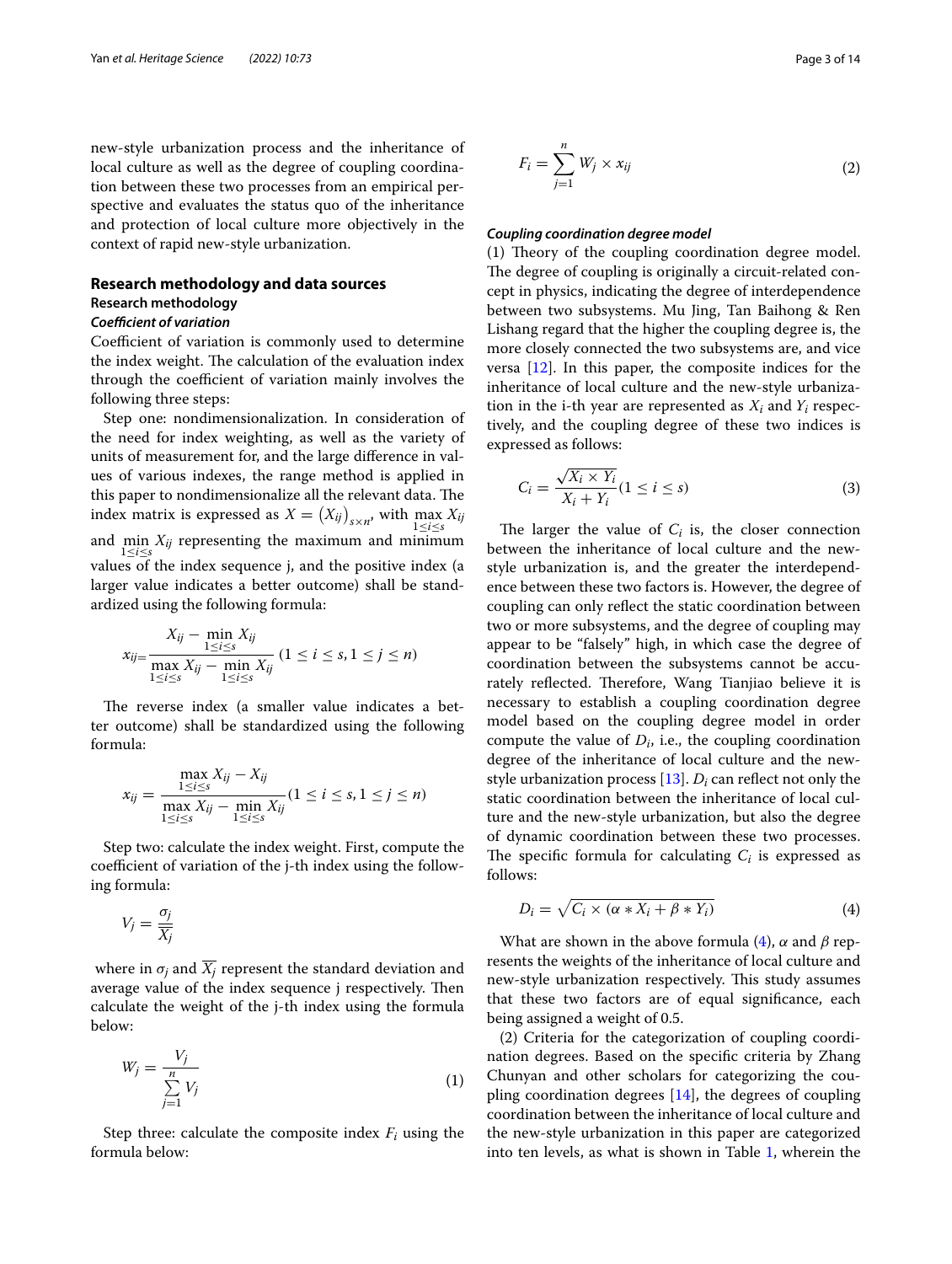| Range of coupling coordination<br>degrees | Degree of coordination | Range of coupling coordination<br>degrees | Degree of coordination |
|-------------------------------------------|------------------------|-------------------------------------------|------------------------|
| (0, 0.1]                                  | Extremely Imbalanced   | (0.5, 0.6]                                | Barely coordinated     |
| (0.1, 0.2]                                | Highly Imbalanced      | (0.6, 0.7]                                | Slightly coordinated   |
| (0.2, 0.3]                                | Moderately Imbalanced  | (0.7, 0.8]                                | Moderately coordinated |
| (0.3, 0.4]                                | Slightly Imbalanced    | (0.8, 0.9]                                | Highly coordinated     |
| (0.4, 0.5]                                | Nearly Imbalanced      | (0.9,1)                                   | Extremely coordinated  |

<span id="page-3-0"></span>**Table 1** Criteria for categorization of coupling coordination degrees

coupling coordination degree being 0 means "completely imbalanced", while such degree being 1 means "completely coordinated".

# **Data sources**

This paper features time series data of 27 year from 31 provinces (municipalities and regions) in mainland China from 1991 to 2017 for further analysis. In particular, the data on the evaluation indexes for inheritance of local culture comes from the *Statistical Yearbooks of Chinese Cultural Relics* of 1992–2017 and the *2018 Bulletin on Statistics of Cultural Development* of the Ministry of Culture of the People's Republic of China, among which the data on the fnancial allocations to mass cultural institutions in 2017 is estimated based on the data of the past fve years from 2012 to 2016, and the value of this index in 2017 is represented by the estimated value of 2017 approximated using the average growth rate from 2012 to 2016. The data on the evaluation indexes for new-style urbanization comes from the *China Statistical Yearbooks* of 1992–2018, among which the data on the area of urban green spaces from 1991 to 1994 is estimated based on the data of 1990 and 1995 respectively, with the data on such index for 1991–1994 being approximated using the average annual growth deducted from data of 1995 data minus that of 1990.

Furthermore, due to the large number of provinces and cities involved during the calculation of the coupling coordination degree to signify the spatial diference, as well as the apparent challenge in querying and collecting some related data, some indexes have either been replaced by others or not been included in this study, as illustrated later in the related table. The rest of the data comes from the *2018 China Statistical Yearbook*, the statistical yearbooks of various provinces, municipalities and regions, and the database on "Three Rural Issues" in the EPS China Statistics. The data of Japan and South Korea are from Japan Statistics Bureau [\(https://www.stat.](https://www.stat.go.jp/) [go.jp/](https://www.stat.go.jp/)) and South Korea National Bureau of Statistics (<https://kostat.go.kr/portal/SouthKorea/index.action>) respectively. In this paper, the local culture inheritance is made up by 2 primary indexes and 13 secondary indexes, while the new-style urbanization development is made up by 4 primary indexes and 15 secondary indexes. The data of 28 index in mainland China can be got from above channels and the statistics are consistent and efective. Although the data of 28 indexes in Japan and South Korea can also be found in official channels, the number of public cultural institutions is little diferent from the statistics in mainland China. The main reason of it is that the three countries have a diferent defnition on "public cultural institutions". Japan and South Korea have a wider defnition on "public cultural institutions" than China. Through collecting the statistics from non-government organizations in Japan and South Korea and removing some of them, this paper ensures the maximum consistency of statistics. After preparing the data, this paper makes the unit root test for all the 28 secondary indexes, and all the result can pass the ADF test, which means these data can be measured with coupling and coupling coordination calculation.

## **Analysis of results**

## **Establishment of evaluation index systems**

## *Evaluation index system for inheritance of local culture*

There are 13 indexes from two aspects in total—the basis and practice for the inheritance of local culture including the number of mass cultural institutions have been selected to establish the whole set of evaluation index system for the inheritance of local culture, wherein the basis for such cultural inheritance incorporates manpower, material resources and human resources, while the practice for such cultural inheritance mainly refers to the popularization of various forms of local culture and the cultivation of cultural inheritors among the public through various forms of activities organized by mass cultural institutions, Xue Ke et al. found it should including exhibitions, training courses and cultural performances (see Table [2](#page-4-0) for specifc indexes) [\[15](#page-13-13)].

#### *Evaluation index system for new‑style urbanization*

There have been many sophisticated studies on the evaluation of urbanization or new-style urbanization. Nie Su et al. frst categorized the standards of rural urbanization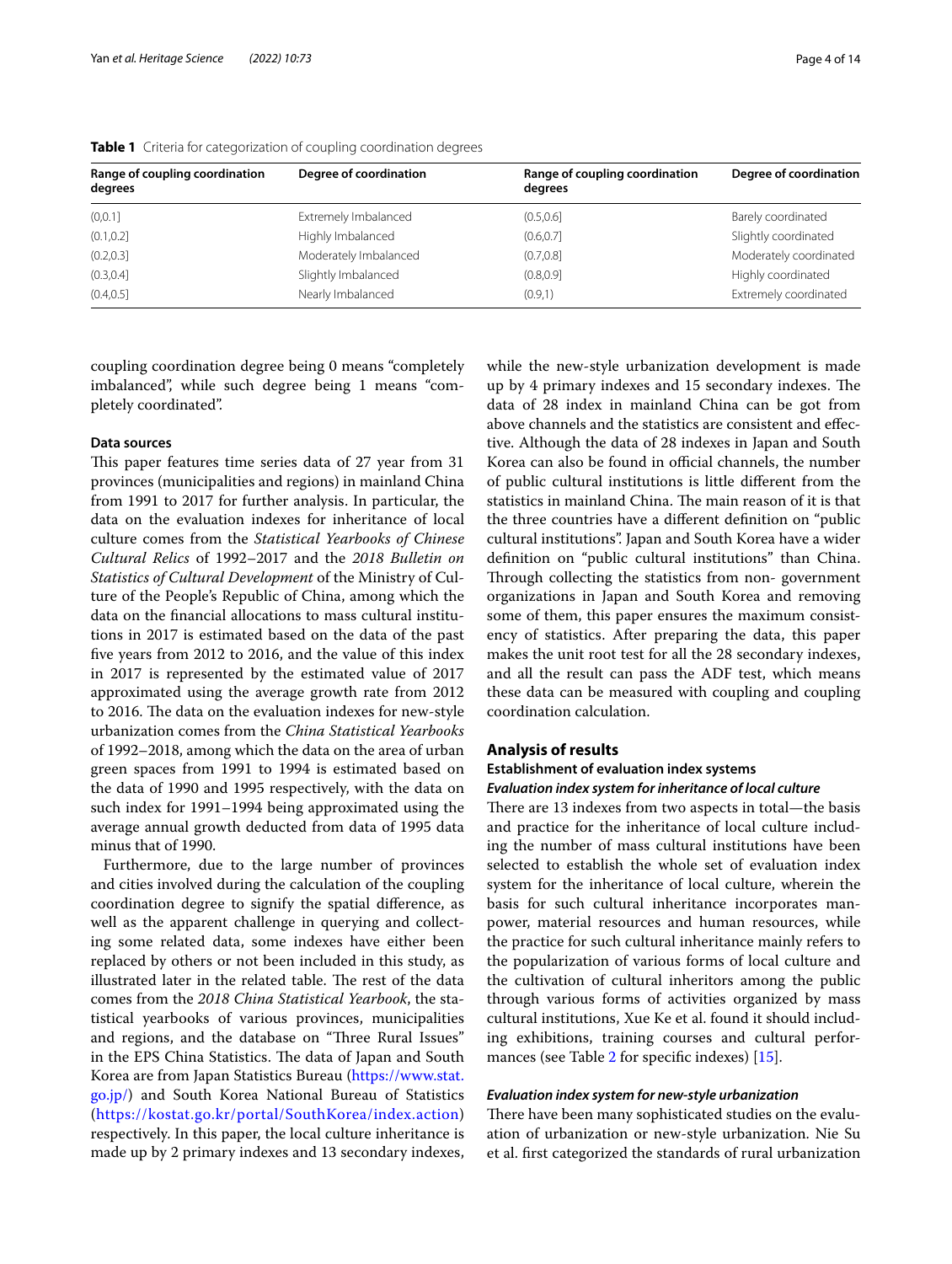| Level of objective                                     | <b>Primary index</b>                  | Secondary index                                                                     | Unit                    | <b>Direction</b><br>of index |
|--------------------------------------------------------|---------------------------------------|-------------------------------------------------------------------------------------|-------------------------|------------------------------|
| Inheritance of local culture (X) Basis for inheritance |                                       | Financial allocations to mass cultural institutions                                 | CNY Ten Thousand        | $+$                          |
|                                                        |                                       | Total expenditure of mass cultural institutions                                     | <b>CNY Ten Thousand</b> | $^{+}$                       |
|                                                        |                                       | Actual floor space of building for use                                              | Ten Thousand $m2$       | $+$                          |
|                                                        |                                       | Number of mass cultural institutions                                                | One                     | $^{+}$                       |
|                                                        |                                       | Number of employees in mass cultural institutions                                   | Person                  | $^{+}$                       |
|                                                        |                                       | Number of material cultural heritage and intangible<br>cultural heritage            | Sum                     | $^{+}$                       |
|                                                        |                                       | Number of government cultural and tourism adminis-<br>tration                       | One                     | $^{+}$                       |
|                                                        |                                       | Number of extreme climate and geological disasters                                  | Times                   |                              |
|                                                        | Practice of inheritance               | Number of exhibitions held by mass cultural institutions                            | One                     | $^{+}$                       |
|                                                        |                                       | Number of cultural activities organized by mass cultural<br>institutions            | One                     | $^{+}$                       |
|                                                        |                                       | Number of training courses organized by mass cultural<br>institutions               | One                     | $^{+}$                       |
|                                                        |                                       | Number of cultural heritage restoration                                             | Piece                   | $^{+}$                       |
|                                                        |                                       | Number of protection policies issued by the govern-<br>ment                         | Sum                     | $^{+}$                       |
| New-style urbanization (Y)                             | Population urbanization               | Urbanization rate of resident population                                            | $\%$                    | $^{+}$                       |
|                                                        |                                       | Urbanization rate of household registered population                                | $\%$                    | $^{+}$                       |
|                                                        |                                       | Per capita years of education                                                       | Year                    | $^{+}$                       |
|                                                        | Economic urbanization                 | Per capita net income of farmers                                                    | <b>CNY</b>              | $^{+}$                       |
|                                                        |                                       | Per capita disposable income of urban residents                                     | <b>CNY</b>              | $^{+}$                       |
|                                                        |                                       | Proportion of output value of primary industry                                      | $\%$                    |                              |
|                                                        |                                       | Engel's coefficient for urban residents                                             | $\%$                    |                              |
|                                                        |                                       | Engel's coefficient for rural residents                                             | $\frac{0}{0}$           |                              |
|                                                        | Social urbanization                   | Number of beds in medical and health institutions                                   | Ten Thousand            | $+$                          |
|                                                        |                                       | Number of participants of basic pension insurance<br>Program at the end of the year | Ten Thousand Persons    | $^{+}$                       |
|                                                        |                                       | Average number of students in higher education per<br>100,000 population            | Person                  | $\hspace{0.1mm} +$           |
|                                                        |                                       | Registered urban unemployment rate                                                  | $\%$                    |                              |
|                                                        | Eco-friendly urbanization PM2.5 index |                                                                                     | $\mu q/m3$              |                              |
|                                                        |                                       | Area of urban green spaces                                                          | Ten Thousand ha         | $^{+}$                       |
|                                                        |                                       | Forest coverage                                                                     | %                       | $^{+}$                       |

## <span id="page-4-0"></span>**Table 2** Evaluation index system for inheritance of local culture and new-style urbanization

The direction symbols "+" and "-" indicate that the index is either a positive or a negative index respectively

and proposed a preliminary concept of an evaluation system for urbanization from four aspects—population structure, economic development, development of small towns and quality of life in small towns. Immediately afterwards [\[16](#page-13-14)], Cui XG et al. [[17\]](#page-13-15), focused on the connotation of (new-style) urbanization and incorporated multiple indexes to establish an evaluation system for (new-style) urbanization from the perspectives of population growth, economic development, environmental protection, lifestyle, and social civility [\[18](#page-13-16)]. Based on the existing study results of Zhong Lina et al. [\[19](#page-13-17)], this paper features a selection of 15 secondary indexes from four aspects—population urbanization, economic urbanization, social urbanization, and eco-friendly urbanization (see Table [2](#page-4-0) for specifc indexes) to further establish an evaluation index system for China's newstyle urbanization.

# *Explanation of evaluating index system*

In this paper, the inheritance of local culture is made up by 2 primary indexes and 13 secondary indexes, while the new-style urbanization development is made up by 4 primary indexes and 15 secondary indexes. All the 28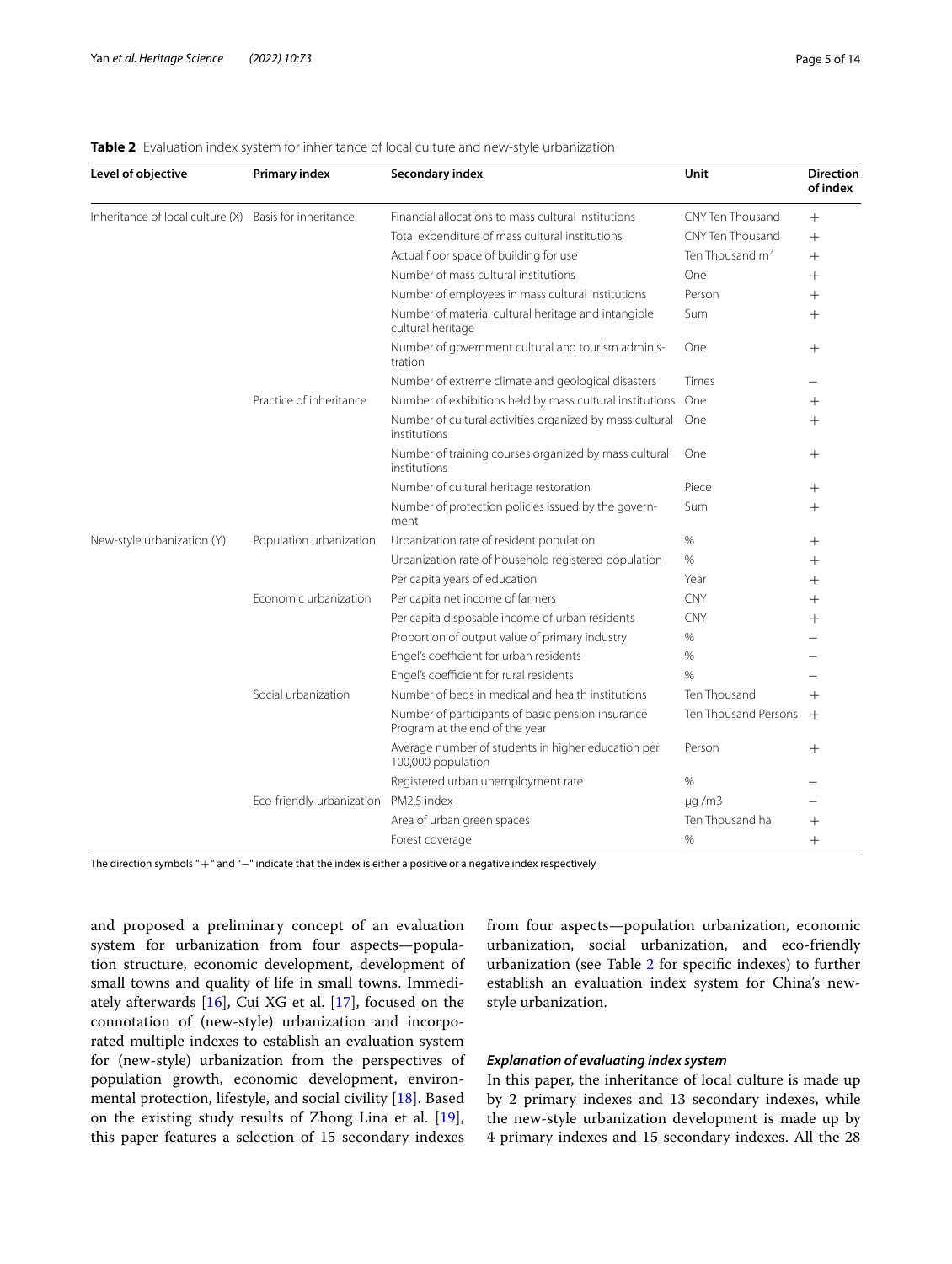secondary indexes have passed the ADF test. Here is an explanation of following indexes.

(1) 8 secondary indexes including fnancial allocations to mass cultural institutions, total expenditure of mass cultural institutions, actual floor space of building for use, number of mass cultural institutions, number of employees in mass cultural institutions, number of material cultural heritage and intangible cultural heritage, number of government cultural and tourism administration and number of extreme climate and geological disasters will directly infuence the basis for inheritance, in which only the "number of extreme climate and geological disasters" is negatively correlated with the "basis for inheritance", while the other 7 secondary indexes are positively correlated with the index "basis for inheritance".

 $(2)$  The 5 secondary indexes including number of exhibitions held by mass cultural institutions, number of cultural activities organized by mass cultural institutions, number of training courses organized by mass cultural institutions, number of cultural heritage restoration and number of protection policies issued by the government are directly correlated with the frst- level index "practice of inheritance" and are positively correlated with it.

 $(3)$  The 3 secondary indexes including Urbanization rate of resident population, per capita years of education and per capita net income of farmers are directly correlated with the primary index "Population Urbanization" and are positively correlated with it.

 $(4)$  The 4 secondary indexes including per capita disposable income of urban residents, proportion of output value of primary industry, Engel's coefficient for urban residents, and Engel's coefficient for rural residents are directly correlated with the primary index "economic urbanization", in which the per capita disposable income of urban residents is positively correlated with the it, while the proportion of output value of primary industry, Engel's coefficient for urban residents and Engel's coefficient for rural residents are negatively correlated with it.

(5) The 4 secondary indexes including number of beds in medical and health institutions, number of participants of basic pension insurance program at the end of the year, average number of students in higher education per 100,000 population and registered urban unemployment rate are directly correlated with the primary "social urbanization", in which the registered urban unemployment rate is negatively correlated with it, while the other 3 are positively correlated with it.

 $(6)$  The 3 secondary indexes including PM2.5 index, area of urban green spaces and forest coverage are directly correlated with the primary index "eco-friendly urbanization", in which the PM2.5 index is negatively correlated with it, while the area of urban green spaces and forest coverage are positively correlated with it.

 $(7)$  The "financial allocations to mass cultural institutions" refers to that the central fnance allocates money based on the resource situation of local culture in different places, therefore, the local economy doesn't matter the amount a lot, and the index is independent. This money will be mainly used to protect the local cultural heritage. 8. The cultural institutions mainly include the institutions which are engaging in art, library, archives, mass culture, cultural relics protection, art education, art study, culture and entertainment, press and publication and other activities.

# **Temporal evolution of the coupling coordination between inheritance of local culture and new‑style urbanization**

As shown in Table [3,](#page-6-0) the co-existence of the inheritance of local culture and the new-style urbanization have gone through three diferent stages, i.e., the stages of imbalance, transition, and coordination.

The period of imbalance  $(1991-2003)$ . In the early 1990s, there was a highly imbalanced coexistence between the inheritance of the local culture and the new-style urbanization process. At this time, the index of inheritance of local culture and the index of new-style urbanization were either less than or close to 0.3, and the coupling coordination degree was only 0.4, signaling a low level of coordination between the two processes which were otherwise relatively isolated from each other. Later, there was a continuing increase in the degree of imbalance between these two processes, which lasted for 5 years and resulted in a moderate-degree imbalance between the two processes. Compared with 1991, the index of inheritance of local culture declined in 1992 and 1993, and the degree of coupling also decreased slightly. On the other hand, there was a continuing slow increase in the coupling coordination degree, as well as a transition of coupling coordination degree from "moderately coordinated" to "slightly coordinated". The year 1996 saw a signifcant surge in the index of inheritance of local culture, as well as a slightly coordinated coexistence of the two processes, which further lasted for 8 years. During this period, the index of inheritance of local culture only changed by 0.0496 units, signifying slow development in contrast to a relatively rapid acceleration of new-style urbanization process.

The period of transition (2004–2013). The coexistence between these two factors in this period features a combination of both imbalance and coordination. This transition period lasted for up to 10 years, of which 6 years saw "nearly imbalanced" coexistence while the remaining 4 years saw "barely coordinated" coexistence. A transition of the coexistence between the inheritance of local culture and the new-style urbanization from imbalance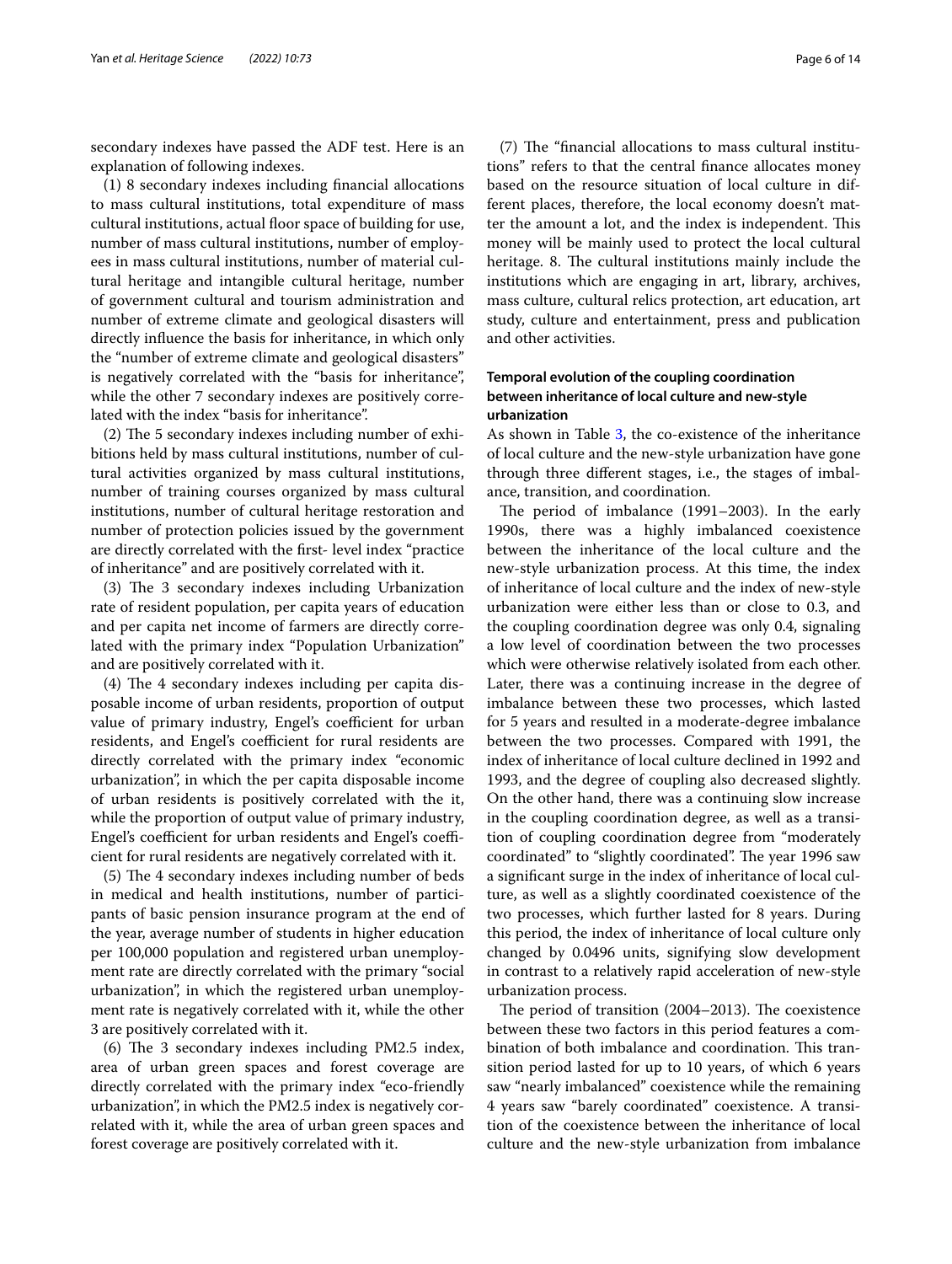| Year | Index of inheritance of<br>local culture | Index of new-style<br>urbanization | Degree of<br>coupling | Degree of coupling<br>coordination | Type of coupling coordination |
|------|------------------------------------------|------------------------------------|-----------------------|------------------------------------|-------------------------------|
| 1991 | 0.0657                                   | 0.1042                             | 0.4870                | 0.2034                             | Moderately imbalanced         |
| 1992 | 0.0613                                   | 0.1022                             | 0.4841                | 0.1989                             | Moderately imbalanced         |
| 1993 | 0.0608                                   | 0.1108                             | 0.4783                | 0.2026                             | Moderately imbalanced         |
| 1994 | 0.0723                                   | 0.1664                             | 0.4595                | 0.2342                             | Moderately imbalanced         |
| 1995 | 0.0857                                   | 0.1731                             | 0.4706                | 0.2468                             | Moderately imbalanced         |
| 1996 | 0.2652                                   | 0.1821                             | 0.4913                | 0.3315                             | Slightly imbalanced           |
| 1997 | 0.2772                                   | 0.1803                             | 0.4887                | 0.3343                             | Slightly imbalanced           |
| 1998 | 0.2822                                   | 0.2159                             | 0.4956                | 0.3513                             | Slightly imbalanced           |
| 1999 | 0.2874                                   | 0.2432                             | 0.4983                | 0.3636                             | Slightly imbalanced           |
| 2000 | 0.2893                                   | 0.2761                             | 0.4999                | 0.3759                             | Slightly imbalanced           |
| 2001 | 0.2834                                   | 0.2813                             | 0.5000                | 0.3757                             | Slightly imbalanced           |
| 2002 | 0.2881                                   | 0.2982                             | 0.4999                | 0.3828                             | Slightly imbalanced           |
| 2003 | 0.3121                                   | 0.3211                             | 0.4999                | 0.3978                             | Slightly imbalanced           |
| 2004 | 0.3367                                   | 0.3342                             | 0.5000                | 0.4095                             | Nearly imbalanced             |
| 2005 | 0.3513                                   | 0.3712                             | 0.4998                | 0.4249                             | Nearly imbalanced             |
| 2006 | 0.3767                                   | 0.4103                             | 0.4995                | 0.4434                             | Nearly imbalanced             |
| 2007 | 0.3851                                   | 0.4511                             | 0.4984                | 0.4565                             | Nearly imbalanced             |
| 2008 | 0.4203                                   | 0.4834                             | 0.4988                | 0.4747                             | Nearly imbalanced             |
| 2009 | 0.4723                                   | 0.5421                             | 0.4988                | 0.5030                             | Nearly imbalanced             |
| 2010 | 0.5209                                   | 0.5904                             | 0.4990                | 0.5266                             | Barely coordinated            |
| 2011 | 0.5809                                   | 0.6321                             | 0.4996                | 0.5504                             | Barely coordinated            |
| 2012 | 0.6311                                   | 0.6676                             | 0.4998                | 0.5697                             | Barely coordinated            |
| 2013 | 0.691                                    | 0.7154                             | 0.4999                | 0.5929                             | Barely coordinated            |
| 2014 | 0.7551                                   | 0.7582                             | 0.5000                | 0.6151                             | Slightly coordinated          |
| 2015 | 0.8132                                   | 0.8113                             | 0.5000                | 0.6373                             | Slightly coordinated          |
| 2016 | 0.8901                                   | 0.8711                             | 0.5000                | 0.6635                             | Slightly coordinated          |
| 2017 | 0.9423                                   | 0.9325                             | 0.5000                | 0.6846                             | Slightly coordinated          |

<span id="page-6-0"></span>**Table 3** Degree of coupling coordination between inheritance of local culture and new-style urbanization

to coordination was underway, with the coupling coordination degree being between 0.4–0.6, further signifying a remarkable turning point for the coexistence between the inheritance of local culture and the new-style urbanization. The year 2010 also saw a beginning of a period of "barely coordinated" coexistence between these two processes. During this time, the coupling coordination degree began to be gradually exceeded the degree of coupling with a relatively higher growth rate, and the coordinated coexistence of inheritance of local culture and new-style urbanization managed to move onto the fast track. The period of "barely coordinated" coexistence lasted for only 4 years, a decrease of 4 years and 2 years compared with the periods of "slightly imbalanced" and "nearly imbalanced" coexistence respectively.

The period of coordination (2014-present). This period saw a "slightly coordinated" coexistence between the inheritance of local culture and the new-style urbanization process. In 2014, the indices of inheritance of local culture and new-style urbanization were relatively large, reaching 0.7551 and 0.7582 respectively. By 2017, the coupling coordination degree reached 0.6846, close to 0.7, signifying an incoming stage of "moderately coordinated" coexistence and sound momentum for further development. However, since 1999, and especially since the beginning of the transition period, the coupling degree between the two processes has remained at approximately 0.50, while the degree of coupling between the two processes has always been in a somewhat antagonistic state, signaling weak coupling efect. The advancement of coupling coordination mainly stems from the acceleration of the relatively isolated development of these two processes. This further hinders the improvement of the coupling coordination between the inheritance of local culture and the new-style urbanization process, is not conducive to the inheritance and protection of the local culture in the context of new-style urbanization and the improvement of the intrinsic quality of new-style urbanization, and thus further exacerbating the discontinuation in the inheritance of local culture.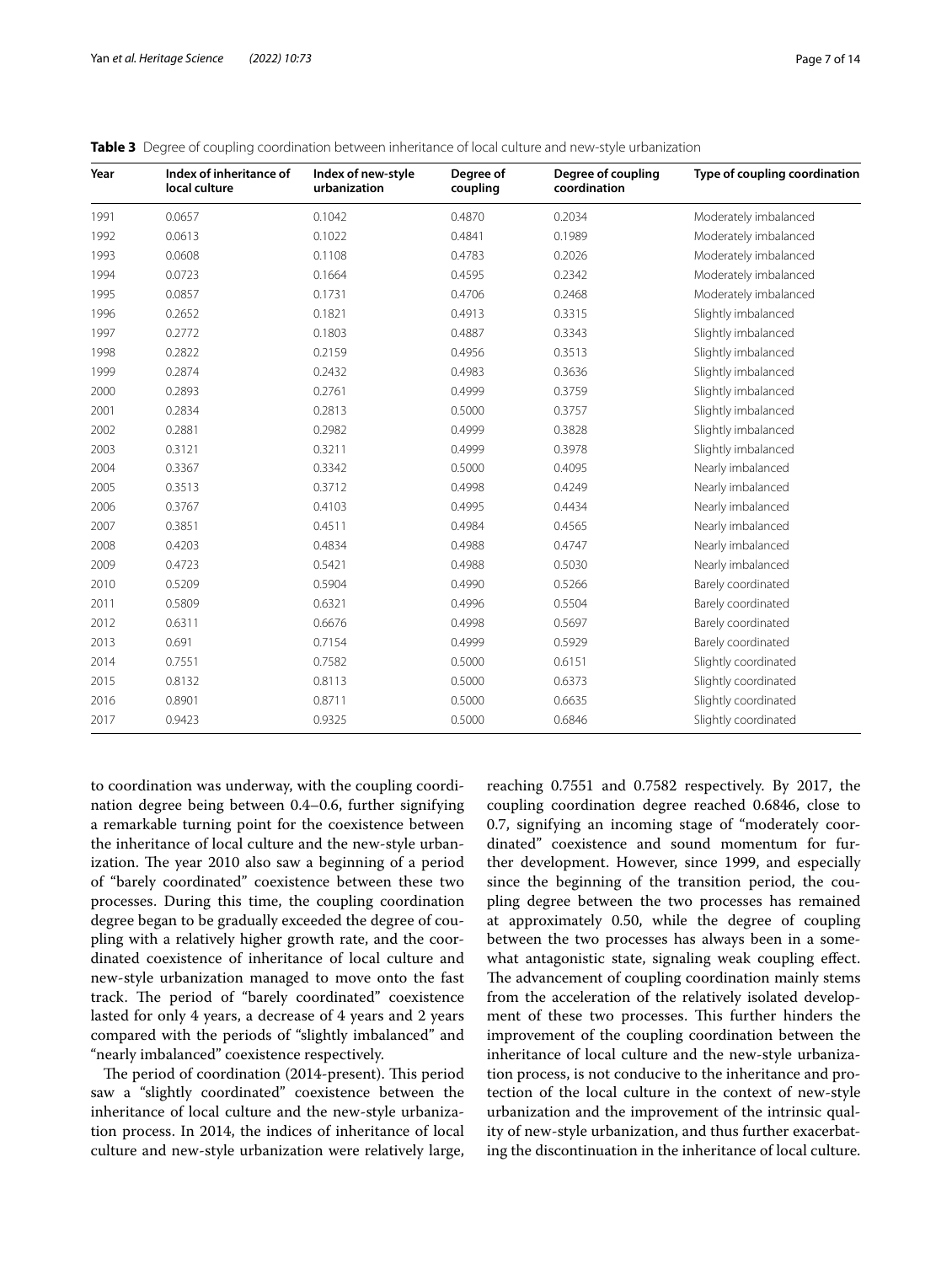# **Spatial characteristics of the coupling coordination between inheritance of local culture and new‑style urbanization**

Due to the inevitable diferences in levels of regional economic development, natural conditions and cultural heritage, there are spatial diferences in the coupling coordination between the inheritance of local culture and the new-style urbanization process. Because there are provincial data lacking in some years, this paper chooses the related data from 31 Chinese provinces (cities and districts) of 2017 and made heteroscedasticity signifcance suggestion on them. All the result can pass the test.

This paper analyzes the spatial differences in the degree of coupling coordination between the inheritance of local culture and the new-style urbanization based on the data of 31 provinces (municipalities and regions) in mainland China in total in 2017 (considering the challenges in more accurate data acquisition, Hong Kong, Macao and Taiwan are excluded from the analysis in this study) which were obtained using the ArcGIS.

In terms of index choosing, because some indexes are lacking, this paper properly adjust the data built in 2.1, in which 14 indexes in local culture heritance are selected including fnancial allocations to mass cultural institutions, total expenditure of mass cultural institutions, total revenue of mass cultural institutions, actual floor space of building for use, number of mass cultural institutions, number of employees in mass cultural institutions, number of material cultural heritage and intangible cultural heritage, number of government cultural and tourism administration, number of extreme climate and geological disasters, number of exhibitions held by mass cultural institutions, number of cultural activities organized by mass cultural institutions, number of training courses organized by mass cultural institutions, number of cultural heritage restoration and number of inheritance and number of protection policies issued by the government. 15 indexes in new-style urbanization are selected including urbanization rate of resident population, urbanization rate of household registered population, per capita years of education, per capita net income of farmers, per capita disposable income of urban residents, proportion of output value of primary industry, Engel's coefficient for urban residents, Engel's coefficient for rural residents, number of beds in medical and health institutions, number of participants of basic pension insurance program at the end of the year, average number of students in higher education per 100,000 population, registered urban unemployment rate, PM2.5 index, area of urban green spaces and forest coverage. The values of various indices, including the index of inheritance of local culture, index of new-style urbanization, degree of coupling and degree of coupling coordination (see Table [4](#page-8-0)), are all calculated based on the method of coefficient of variation and the coupling coordination degree model, further signifying the obvious diferences across various regions.

# *Spatial diference in the index of the inheritance of local culture*

The index of inheritance of local culture in China reflects the considerable diferences in cultural inheritance and development among various regions. The indices of inheritance of local culture for coastal regions in eastern and southeastern China are relatively higher due to their obvious regional advantages in economic development, remaining mostly at above 0.5. Through calculating the data in 31 provinces (cities and districts), it is found that the diference of cultural inheritance index is relatively huge. The index for Zhejiang being is the highest that is 0.7911, and the index for Hainan is the lowest that 0.0687. The major reason for such significant diference is that there is a huge gap between these two provinces regarding the fnancial input and output of mass cultural institutions, resulting in a signifcant diference in the inheritance of the local culture between the two regions. The financial allocations to mass cultural institutions and total income of mass cultural institutions in Zhejiang province in 2017 totaled CNY 8.405 billion and CNY 2.316 billion respectively, 4.37 times and 18.35 times those of Hainan province in the same year in respective terms, whereas the values of these two indexes for Hainan province in the same year only reached CNY 1.925 billion and CNY 180 million respectively. In addition, there is a signifcant diference in the numbers of exhibitions held by mass cultural institutions, of cultural activities organized by mass cultural institutions, and of training courses organized by mass cultural institutions between the two provinces, with the values of these three indexes for Zhejiang being 29.5 times, 30.42 times and 34.44 times those for Hainan.

In addition, the distribution of indices of inheritance of the local culture for various provinces (municipalities and regions) in China generally follows the typical pattern of economic development in China. Since the eastern China is better economically developed than the central China, and the central China is likewise better economically developed than the western China, there is a gradual decrease in the index of inheritance of the local culture from east to west, and the provinces with the highest index values are Zhejiang, Guangdong, Sichuan, Jiangsu and Shandong in a descending order. There are two major reasons for such high index values for these fve provinces: frst, the Wuyue culture of Zhejiang and Jiangsu, the Lingnan culture of Guangdong, the Bashu culture of Sichuan, and the Qilu culture of Shandong which is blended with traditional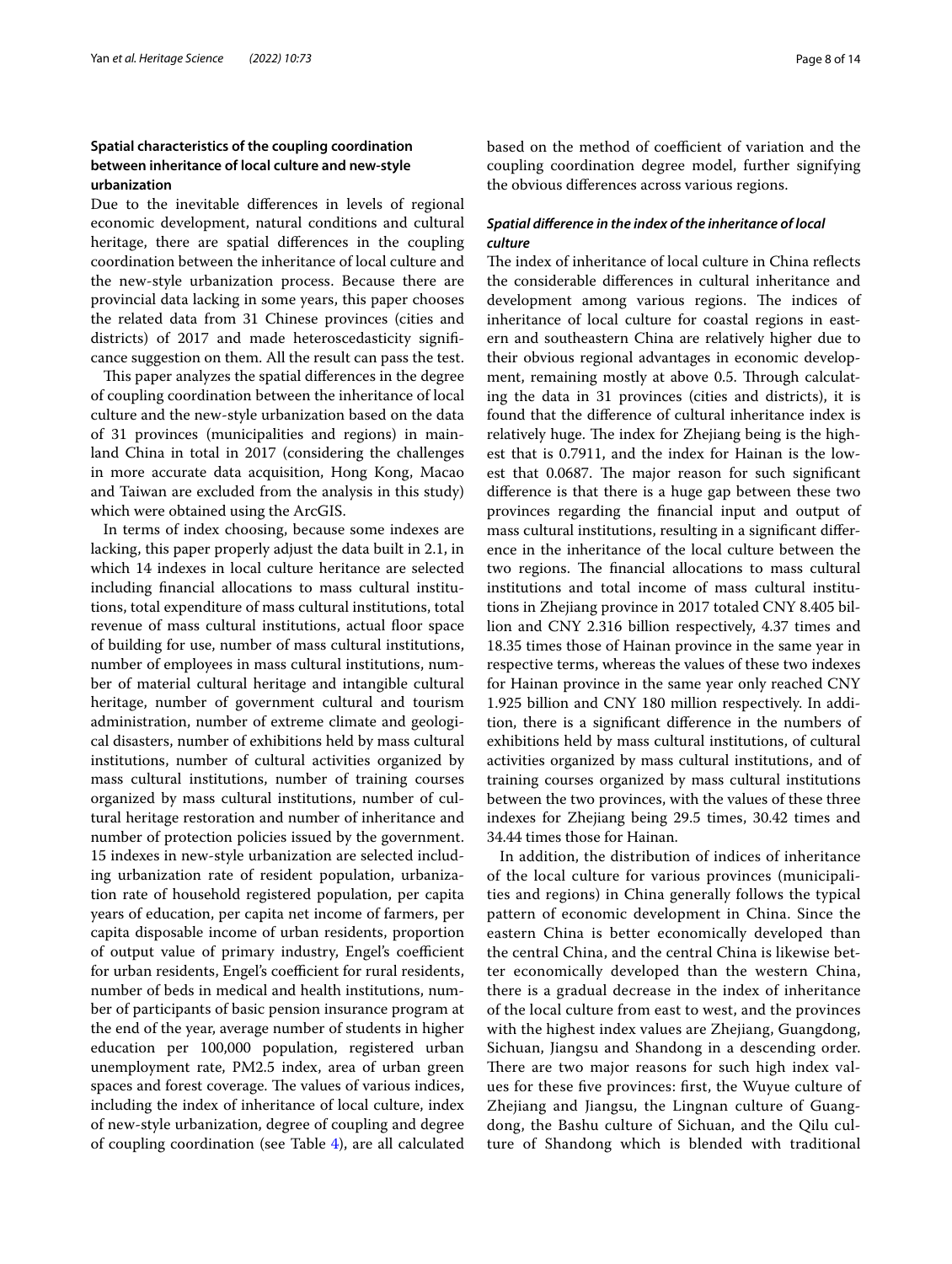<span id="page-8-0"></span>**Table 4** Degree of Coupling Coordination Between Inheritance of Local Culture and New-Style Urbanization Regarding 31 Provinces, Municipalities and Regions of China in 2017

| Province (Municipality Index of inheritance<br>and Region) | of local culture | Index of new-style<br>urbanization | Degree of<br>coupling | Degree of coupling<br>coordination | Type of coupling coordination |
|------------------------------------------------------------|------------------|------------------------------------|-----------------------|------------------------------------|-------------------------------|
| Beijing                                                    | 0.3152           | 0.6675                             | 0.4668                | 0.4789                             | Nearly imbalanced             |
| Tianjin                                                    | 0.1165           | 0.3764                             | 0.4248                | 0.3236                             | Slightly imbalanced           |
| Hebei                                                      | 0.3565           | 0.3178                             | 0.4992                | 0.4102                             | Near imbalance                |
| Shanxi                                                     | 0.262            | 0.2612                             | 0.5000                | 0.3617                             | Low-degree imbalance          |
| Inner Mongolia                                             | 0.2312           | 0.2711                             | 0.4984                | 0.3538                             | Low-degree imbalance          |
| Liaoning                                                   | 0.2931           | 0.3723                             | 0.4964                | 0.4064                             | Near imbalance                |
| Jilin                                                      | 0.1798           | 0.2743                             | 0.4891                | 0.3332                             | Near imbalance                |
| Heilongjiang                                               | 0.2538           | 0.2474                             | 0.5000                | 0.3540                             | Low-degree imbalance          |
| Shanghai                                                   | 0.4733           | 0.5612                             | 0.4982                | 0.5076                             | Marginal coordination         |
| Jiangsu                                                    | 0.6102           | 0.5717                             | 0.4997                | 0.5434                             | Marginal coordination         |
| Zhejiang                                                   | 0.7911           | 0.6134                             | 0.4960                | 0.5902                             | Marginal coordination         |
| Anhui                                                      | 0.3433           | 0.3223                             | 0.4998                | 0.4078                             | Near imbalance                |
| Fujian                                                     | 0.2715           | 0.381                              | 0.4929                | 0.4010                             | Low-degree imbalance          |
| Jiangxi                                                    | 0.2843           | 0.3532                             | 0.4971                | 0.3980                             | Low-degree imbalance          |
| Shandong                                                   | 0.6172           | 0.4774                             | 0.4959                | 0.5210                             | Marginal coordination         |
| Henan                                                      | 0.4978           | 0.3765                             | 0.4952                | 0.4653                             | Near imbalance                |
| Hubei                                                      | 0.3614           | 0.3912                             | 0.4996                | 0.4336                             | Near imbalance                |
| Hunan                                                      | 0.3922           | 0.3572                             | 0.4995                | 0.4326                             | Near imbalance                |
| Guangdong                                                  | 0.7824           | 0.6618                             | 0.4983                | 0.5998                             | Marginal coordination         |
| Guangxi                                                    | 0.2336           | 0.3421                             | 0.4910                | 0.3760                             | Low-degree imbalance          |
| Hainan                                                     | 0.0687           | 0.2423                             | 0.4149                | 0.2540                             | Moderate-degree imbalance     |
| Chongging                                                  | 0.3102           | 0.3167                             | 0.5000                | 0.3959                             | Low-degree imbalance          |
| Sichuan                                                    | 0.7154           | 0.3485                             | 0.4693                | 0.4997                             | Near imbalance                |
| Guizhou                                                    | 0.2562           | 0.2365                             | 0.4996                | 0.3508                             | Low-degree imbalance          |
| Yunnan                                                     | 0.3204           | 0.2532                             | 0.4966                | 0.3774                             | Low-degree imbalance          |
| Tibet                                                      | 0.1374           | 0.1353                             | 0.5000                | 0.2611                             | Moderate-degree imbalance     |
| Shaanxi                                                    | 0.3474           | 0.3356                             | 0.4999                | 0.4132                             | Near imbalance                |
| Gansu                                                      | 0.2551           | 0.1885                             | 0.4943                | 0.3311                             | Low-degree imbalance          |
| Qinghai                                                    | 0.0731           | 0.1462                             | 0.4714                | 0.2274                             | Moderate-degree imbalance     |
| Ningxia                                                    | 0.0754           | 0.1784                             | 0.4570                | 0.2408                             | Moderate-degree imbalance     |
| Xinjiang                                                   | 0.3186           | 0.2254                             | 0.4926                | 0.3660                             | Low-degree imbalance          |

Confucianism, are all deeded typical paradigms of folk culture, and profound cultural heritage in these regions has undoubtedly laid the foundation for better practice of inheritance of the local culture; second, sufficient fnancial resources, material resources, and manpower have further heightened practicality of the inheritance of the local culture. The total sum of the financial allocations to, the total actual foor space of building used by, and the total number of employees in the mass cultural institutions in these fve provinces in 2017 totaled reached CNY 37.609 billion, 17.1196 million square meters and 46,476 in respective terms, up to 29.37, 41.69 and 25.69% of the national total respectively.

There are 11 provinces in total, which are mainly located in the west, north and northeast China, with an index of inheritance of the local culture of less than 0.255. They are located on the periphery of China's territory, mostly populated with ethnic minorities and relatively economically underdeveloped. All these 11 provinces except Tianjin, a municipality directly under the control of Central Government with no population of ethnic minorities, are somewhat populated with ethnic minorities, among which Inner Mongolia, Tibet, Guangxi, and Ningxia are among the six provinces (autonomous regions) with the largest minority populations in China. The total sum of financial allocations to the mass cultural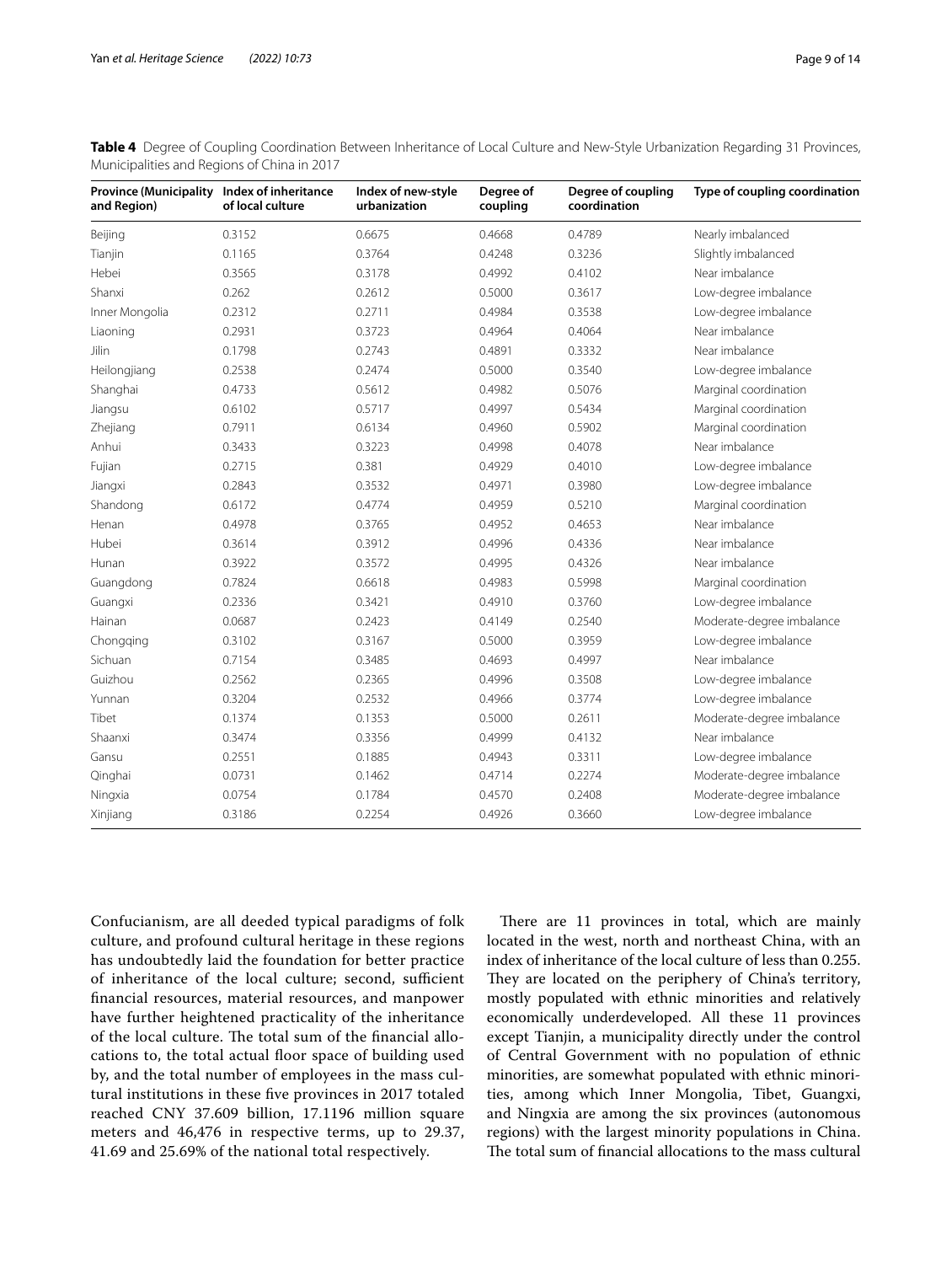institutions in these 11 provinces (municipalities and regions) combined, which account for 35% of the 31 provinces (municipalities and regions) in China, only accounted for 18.54% of the national total, and the total number of cultural activities organized by mass cultural institutions in these provinces accounted for less than 15% of the national total. Meanwhile, their total annual GDP only totaled CNY 11.69 trillion, up to 14.24% of the national total, or even as low as 11.98% when excluding Tianjin from their total sum. Therefore, the local culture is not only impacted by modern culture, but also afected by other factors such as the confict between the ethnic minority culture and the Han Chinese culture, which have further impeded the inheritance of the local culture and resulted in signifcant regional diferences.

#### *Spatial diferences in the index of new‑style urbanization*

The regional differences in the indices of new-style urbanization in China are more signifcant than those of the inheritance of the local culture. There is a gradual decrease in the index of new-style urbanization from the coastal regions in the east and southeast to the inland regions in the west and northwest of China. Among the selected 31 provinces (municipalities and regions) in China in 2017, Beijing had the highest index value of new-style urbanization of 0.6675, while Tibet had the lowest index value of 0.1353, signifying a signifcant gap between the two regions, as well as a considerable imbalance in the urbanization process. In terms of population urbanization, the urbanization rate of resident population in Beijing in 2017 reached 86.5%, 2.8 times that of Tibet; regarding economic urbanization, the per capita disposable income of urban and rural residents in Beijing in 2017 was CNY 24240.5 and CNY 62406.3, 71.5 and 80.5% higher than the national average level respectively, while such income of urban and rural residents in Tibet in the same year was 15.7 and 23.1% lower than the national average level respectively; the gap between the two regions regarding social urbanization is even more obvious, and the number of participants of basic pension insurance program at the end of 2017 in Beijing, for example, was 37.43 times that of Tibet; likewise, there is a relatively huge diference in the ecological urbanization, and the area of urban green spaces in Beijing was signifcantly larger, nearly 16 times that in Tibet.

In addition, the top fve provinces (municipalities and regions) with the highest indices of new-style urbanization are Beijing, Guangdong, Zhejiang, Jiangsu and Shanghai. There are several main reasons for the exceptionally high index values for this five provinces (municipalities): frstly, these fve regions are either the state capital, fnancial metropolises or developed coastal regions, ranking among the highest nationwide regarding their high levels

of income for urban and rural residents, thus widening the gap in the economic urbanization between themselves and other regions; secondly, these fve regions have considerable economic strength to outperform other provinces (cities, districts) in China, each with substantial investment in urban construction, high urban green space coverage, and an advantageous position in the ecological urbanization process; thirdly, these fve provinces (municipalities) have well-equipped social services and infrastructure, and boast higher quality in medical, health, education and employment services than other regions, and meanwhile, successful social urbanization has also contributed remarkably to their higher indices of new-style urbanization; fourth, in terms of population, the urbanization rate of the resident population in these fve regions is remarkably higher than in other regions, which serves as an important index in the comprehensive evaluation of new-style urbanization and is of somewhat unignorable signifcance to the urbanization process. The average per capita disposable income of urban and rural residents in these fve provinces (municipalities) in 2017 reached CNY 52,171 and CNY 22,391, both being 1.5 times the national average level; the total number of participants of basic pension insurance program at the end of 2017 as well as the total area of urban green spaces of these fve regions accounted for 35.21 and 38.37% of the national total.

The index of new-style urbanization in seven provinces is less than 0.245, i.e. Tibet, Qinghai, Ningxia, Gansu, Xinjiang, Guizhou and Hainan, all of which are located in the western and southwestern regions in China, and are all frontier provinces and also ethnic minority-inhabited provinces in China. All seven provinces except Hainan fall into the scope of the Western Development Strategy. With the implementation of relevant policies, these six provinces have seen efective improvement of their local economy. However, the urbanization process in these regions remains somehow stagnant and lags behind other advanced regions, and has been afected by various factors, such as the relatively low level of economic development and the underdeveloped urban infrastructure and social services. Therefore, successful new-style urbanization requires considerable improvement in not only the rate of population urbanization and the level of economic development, but also the quality of social services and ecological environment in the region. These are the important factors causing the signifcant regional diferences in the index of new-style urbanization.

# *Spatial diferences in the coupling coordination between inheritance of local culture and new‑style urbanization*

All 31 provinces (municipalities and regions) in this study can be further divided into four categories, based on the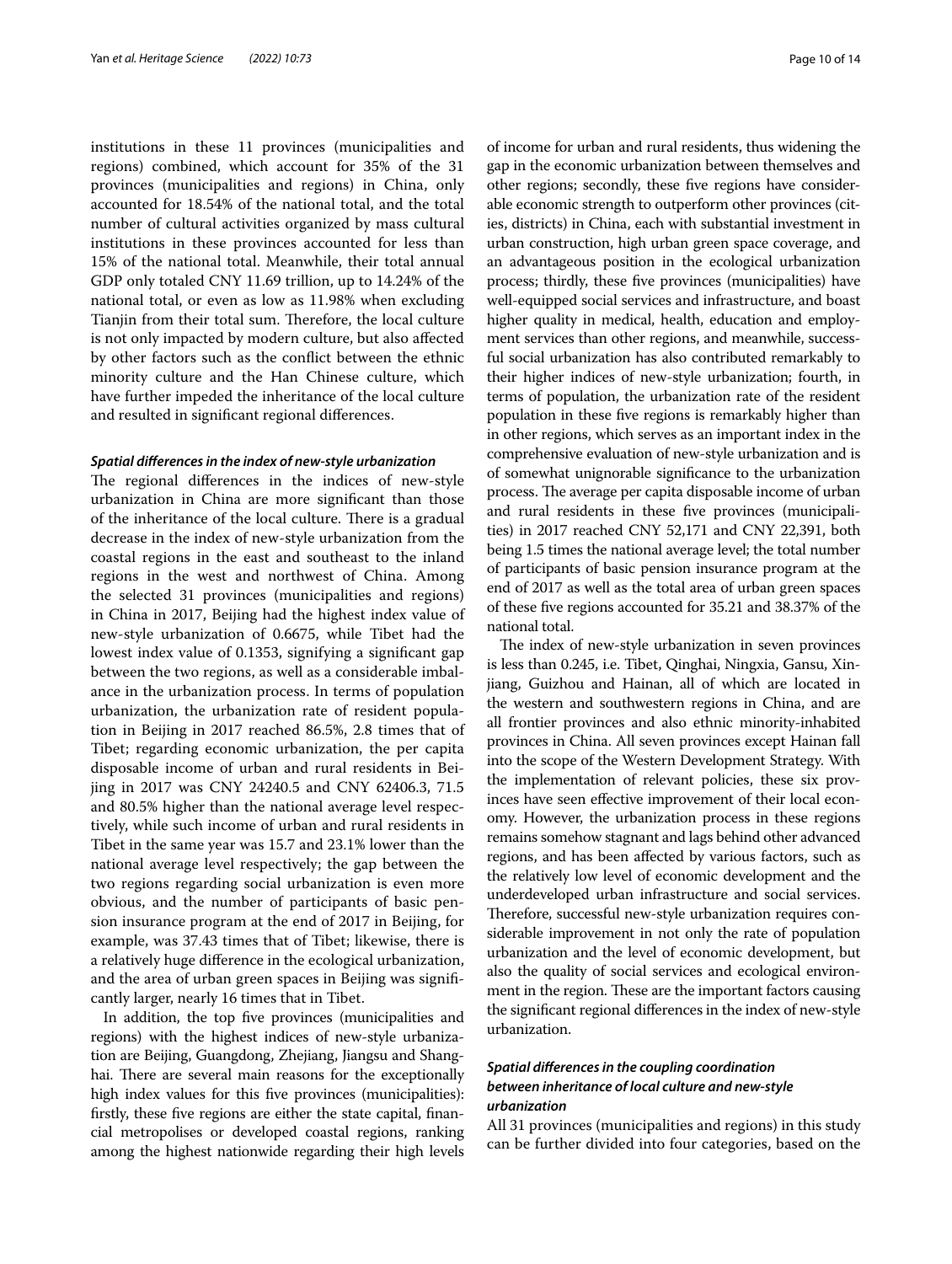value of their indices of inheritance of the local culture and new-style urbanization as well as the degree of coexistence of these two processes, as shown in Fig. [1](#page-10-0) below: type I regions—double excellence type (well-performed cultural inheritance and new-style urbanization type), type II regions—new-style urbanization dominant type, type III regions—double weakness type (weakly-performed coordination cultural inheritance and new-style urbanization type) and type IV regions—cultural inheritance dominant type. See in Fig. [1](#page-10-0).

Among the above categories, type-I regions—double excellence type (well-performed cultural inheritance and new-style urbanization type) refers to regions with both their indices of inheritance of the local culture and new-style urbanization being greater than 0.5. The provinces (municipalities and regions) that meet the criteria for Type-I regions are Guangdong, Zhejiang and Jiangsu. These regions not only boast superior economic advantages and high degree of urbanization but also focus on the exploration and maximization of the value of the local culture, thus being able to achieve a perfect combination of promotion of urbanization and cultural inheritance, and successfully integrating Lingnan folk culture and Wuyue culture into the urbanization process to inject more cultural appeal to the urbanization process. Type-II regions—new-style urbanization dominant type refers to regions with their index of new-style urbanization being higher than 0.5 and their index of inheritance of the local culture being lower than 0.5. Typical provinces (municipalities and regions) falling into this category are Beijing, the capital of China, and Shanghai, an open

<span id="page-10-0"></span>

international fnancial center serving as China's window to the world. Both two cities are highly urbanized international metropolises, and their progress in urbanization is far ahead of most other regions in China, making them more susceptible to the infuence and impact of modern culture and foreign culture, and thus bringing more challenges in the inheritance and promotion of the local culture. However, their indisputable economic strengths and status can also help provide sufficient material and financial resources for cultural inheritance. Type IV regions cultural inheritance dominant type refers to regions with their index of inheritance of the local culture being higher than 0.5 and their index of new-style urbanization being lower than 0.5. Regions meeting the criteria for type-IV regions include Sichuan and Shandong, featuring greater degree of exploration and maximization of the value of the local culture. For example, the Sichuan Provincial Association for Promotion of Local Culture and Art was established in July 2016 in Sichuan, and has since been dedicated to actively promoting relevant national policies and guidelines on promoting local culture and art, discovering and training professionals specializing in folk art, conducting friendly at and cultural exchanges and academic exchanges with other folk art communities, and organizing various distinctive local folk art activities, thus successfully creating a local culture industry chain. Type-III regions—double weakness type (weakly-performed coordination cultural inheritance and new-style urbanization type) refers to regions with both their indices of inheritance of the local culture and new-style urbanization being lower than 0.5. Excluding the above mentioned 7 provinces (municipalities and regions) of the above three types, all other 24 provinces (municipalities and regions) are all classifed as Type-III regions. Regions with such features like incomprehensive preservation and inheritance of the local culture as well as relatively slow new-style urbanization process, are reflecting major flaws in their efforts. On the other hand, such regions have great potential for future development, and can expect their transition to the type-II (new-style urbanization dominant type) and type-IV (cultural inheritance dominant type) regions, or even further to type-III (weakly-performed coordination cultural inheritance and new-style urbanization type) regions.

In terms of the indices of inheritance of the local culture and the new-style urbanization alone, there are existing regional diferences in China. While the coastal regions in the east generally have signifcant advantages for coordination between the two processes, the coupling coordination degree between the two process remains relatively stable at around 0.5, signifying a relatively low degree of coupling. In 2017, the degrees of coupling coordination between the inheritance of the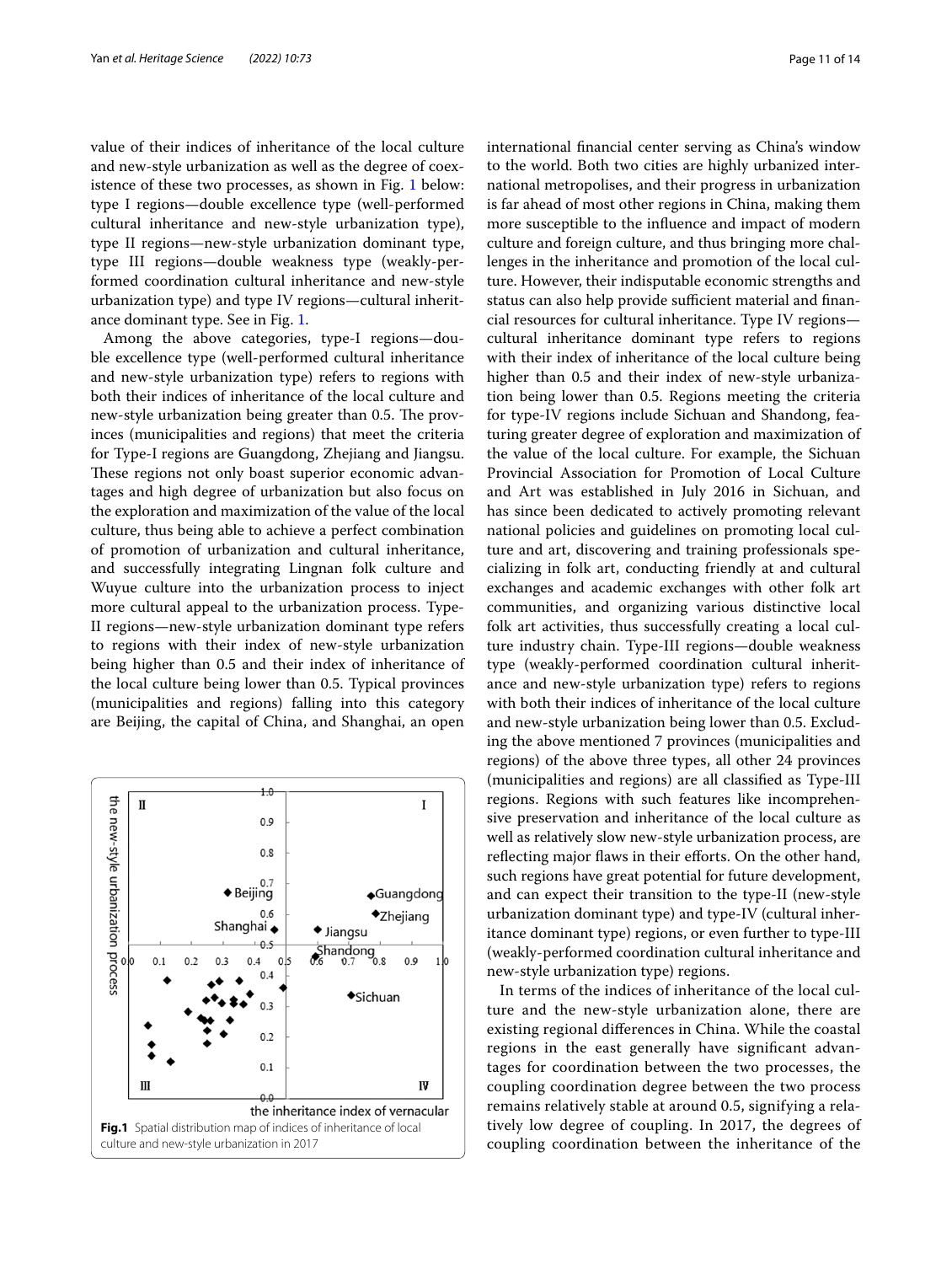local culture and the new-style urbanization in 31 provinces (municipalities and regions) across China range between "moderately imbalanced", "slightly imbalanced", "nearly imbalanced" and "barely coordinated". There is a significant regional difference in the coupling coordinating degree, with the coupling coordination degree for Guangdong being the highest, at 0.5998, indicating a "barely coordinated" coexistence, and such degree for Qinghai being the lowest, at 0.2274, indicating a "moderately imbalanced" coexistence. In addition, the distribution of the degrees of coupling coordination between the inheritance of the local culture and the new-style urbanization in China generally follows the typical pattern of economic development. Since the eastern China is better economically developed than the central China, and the central China is likewise better economically developed than the western China, there is a gradual decrease in such degree of coupling coordination from east to west. There are 5 provinces (municipalities) in a "barely coordinated" stage of such development—i.e. Guangdong, Zhejiang, Jiangsu, Shandong and Shanghai, all of which are all located in the coastal regions in the eastern part of China, while there are 13 and 9 provinces respectively in a "slightly imbalanced" and "nearly imbalanced" stage of such development in total. While most of the provinces with a coupling coordinating degree of "nearly imbalanced" are located in the central part of China, Fujian in the southeast and Liaoning in the northeast are also in a "nearly imbalanced" stage. Provinces with a coupling coordinating degree of "slightly imbalanced" and "moderately imbalanced" are mainly located in the peripheral regions in the west, north and northeast of China. It is also worth noting that among the aforementioned 7 provinces (municipalities) that meet the criteria of type-I (well-performed cultural inheritance and newstyle urbanization type), type-II (new-style urbanization dominant type) and type-IV (cultural inheritance dominant type) regions, 5 provinces (municipalities) are in a "barely coordinated" stage, and the other 2 are in a "nearly imbalanced" stage with a coupling coordination degree of approximately 0.5. Therefore, among the selected 31 provinces (municipalities and regions) in China meeting the criteria for Type-I, Type-II and Type-IV regions, very few have a coupling coordination degree being above the "barely coordinated" level.

# **The international comparison of coupling coordination degree between inheritance of local culture and new‑style urbanization**

What's more, seeing with a global view, the inheritance of the local culture is cooperating well with new-style urbanization in Japan and Korea. Limited by the data resources, statistical indexes and statistical results, the data in Japan and Korea are relatively complete. This paper calculates the degree of coupling coordination between inheritance of the local culture and new-style urbanization of Japan and Korea in 2017. (see in Table [5](#page-11-0)). We can see that the index of the local culture inheritance and the index of new-style urbanization in China were relatively lower than the indexes in Japan, but higher than the indexes in Korea in 2017. In 2017, China, Japan and Korea had nearly same coupling degree between inheritance of the local culture and new-style urbanization, while the Japan enjoyed the highest coupling coordination degree between inheritance of the local culture and new-style urbanization followed by China and Korea. Therefore, the coupling degree and coupling coordination degree between inheritance of the local culture and new-style urbanization in China have been consistent with the international.

The reason why the inheritance of the local culture can cooperate well with new-style urbanization in Japan and Korea mainly includes 2 lessons. Firstly, the government highly pays attention to the inheritance of the local culture. In 1950, Japanese government issued the *Cultural Properties Protection Act*, which clearly regulated related legal responsibilities, rights and obligations in diferent parties. The parties include governments, local public organizations, owners and managers of cultural heritage and ordinary citizens. This also further developed the experience of the national system for cultural heritage protection. In 1962, the *Korean Cultural Property Protection Law* was issued by South Korea government. It focused on the protection of cultural heritage with various forms as well as implemented culture census, grading and numbering system, which efectively protected the South Korean the local culture by the law. However, the

<span id="page-11-0"></span>**Table 5** The coupling comparison of the local culture inheritance and new-style urbanization in China, Japan and Korea

| Country | Index of inheritance of<br>local culture | Index of new-style<br>urbanization | Degree of<br>coupling | Degree of coupling<br>coordination | Type of coupling coordination |
|---------|------------------------------------------|------------------------------------|-----------------------|------------------------------------|-------------------------------|
| China   | 0.9554                                   | 0.9543                             | 0.5000                | 0.6910                             | Slightly Imbalanced           |
| Japan   | 0.9423                                   | 0.9325                             | 0.5000                | 0.6846                             | Slightly Imbalanced           |
| Korea   | 0.9332                                   | 0.9125                             | 0.5000                | 0.6793                             | Slightly Imbalanced           |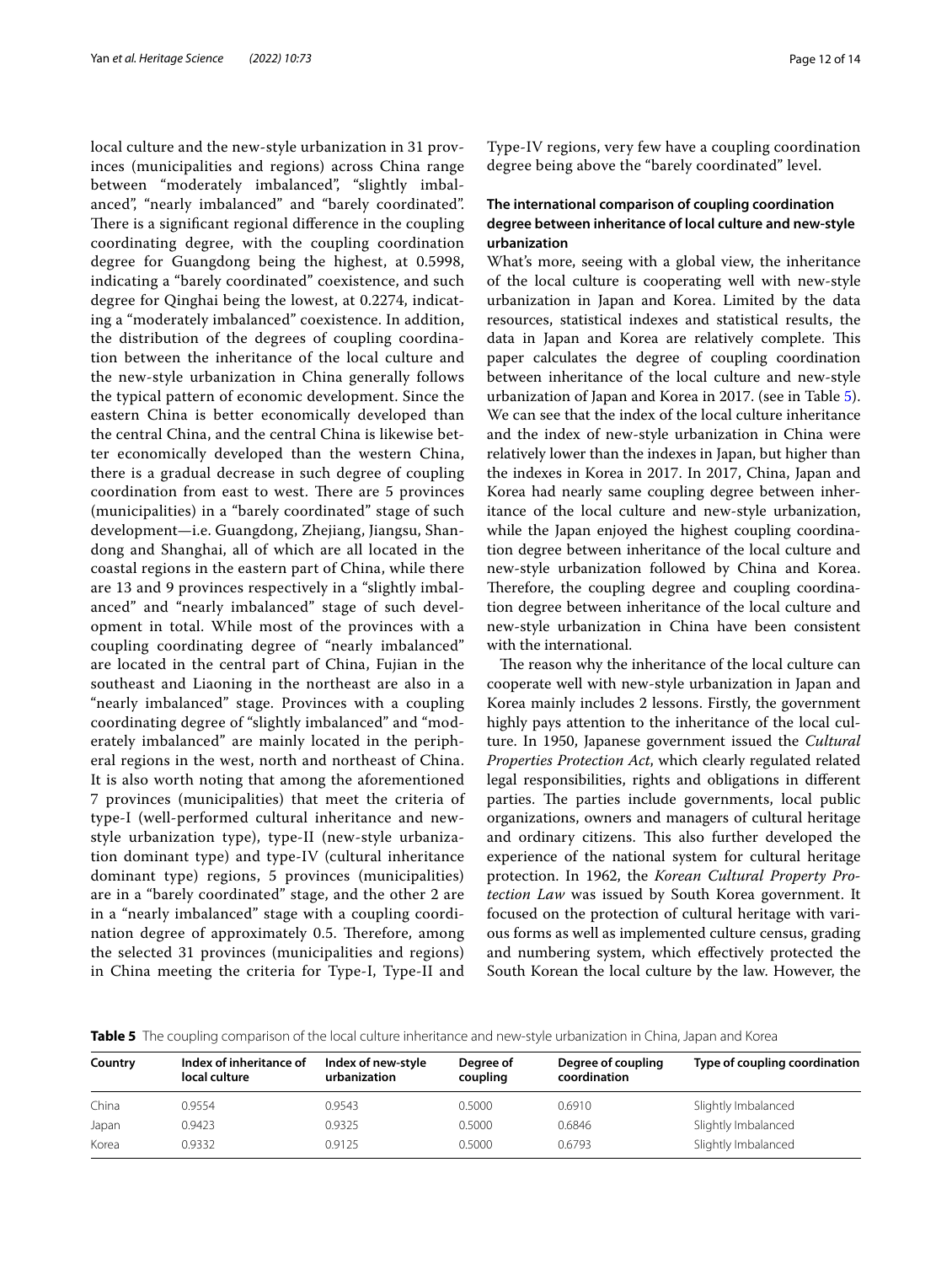*Law of the People's Republic on the Protection of Cultural Relics* has been issued by Chinese government in 1982, which was issued 39 years later than Japan, 20 years later than South Korea. This law has kindly influenced the protection of Chinese local culture. The second lesson is that the promotion of national quality can help strengthen the local culture protection of all the people. It is showed that the promotion of national quality is good for the inheritance of the local culture [\[20](#page-13-18), [21\]](#page-13-19). In 2017, the adults who were more than 25 years old in Japan have been educated about 12.8 years on average, while in Korea, they were educated about 12.1 years on average. Chinese adults were educated for 9.21 years on average. Therefore, Chinese people needs to improve the national quality so that they can better protect the local culture.

## **Conclusions and implications**

All the above analysis further indicates that in terms of the time characteristics, the coupling development of Chinese local culture inheritance and new-style urbanization has experienced the disorder stage, transition stage and coordination stage from 1991 to 2017. We can see that the coupling development of Chinese local culture inheritance and new-style urbanization is developing towards high coupling degree. However, Li Qian et al. believe such relatively isolated one-line development of each process fails to facilitate efective and profound integration of these two processes, resulting in relatively week coupling between the two and a somewhat antagonistic state that the two has always remained in, and this period of slightly coordinated coexistence between the two processes will last for five years [[22\]](#page-13-20).

The coupling degree and coupling coordination degree of Chinese local culture inheritance and new-style urbanization are same with the international, but there is still a huge gap existing in national quality compared with the developed countries due to China implementing the culture protection law late, which partially cause the low coupling coordination degree of the coordinated development in Chinese local culture inheritance and new-style urbanization. There are significant differences among various regions across China in the degree of coupling coordination between the inheritance of the local culture and the new-style urbanization, featuring a gradual decline in the coupling coordination degree from east to west, and economically underdeveloped regions, especially ethnic minority-inhabited regions, are facing even greater pressure regarding the coordinated coexistence between the inheritance of the local culture and the new-style urbanization.

According to the research, we can fnd that there is an obvious coupling coordination development trend in Chinese local culture inheritance and new-style urbanization. Chinese experience great shows that Chinese government must release and perfect related laws as soon as possible while promoting the urbanization development to better protect the local culture on one hand, on the other hand, Chinese government needs to focus on promoting the national quality, improving the social relations and developing the ecological environment to achieve the new-style urbanization. Other developing countries should learn this experience.

Lewis Mumford declares that culture is deemed the soul and life of a city, and a city is the carrier of and presenting stage for culture  $[23]$ . The advancement of new-style urbanization should focus on the improvement of its intrinsic quality, cater to the needs of people, and aim to minimize unnecessary impact on and damage to the local culture, incorporate and highlight more responsibility for facilitating the inheritance of local culture, and actively promote "people-oriented urbanization" thorough the ideological guidance of the local culture. On the other hand, the upgrading transformation of urbanization to new-style urbanization should serve as a new opportunity for the inheritance of the local culture. The inheritance of the local culture should utilize the opportunities generated by the newstyle urbanization process, including new market, talents and funds and further explore the functional value of the local culture in the context of new-style urbanization, to promote the development of tourism and other related industries, extend the economic benefts generated from the inheritance of the local culture and further establish a sustainable mechanism for inheritance and innovation of the local culture. In general, the inheritance of the local culture and the new-type urbanization should coordinate with each other and serve as an opportunity for each other to maximize the full potential, so that the coupling and coordination between the two processes can be further strengthened to guarantee further sustainable and coordinated development.

# **Acknowledgements**

Not applicable.

#### **Author contributions**

Lu Yan conceived the research; Lu Yan, Xia Shen collected data; Lu Yan analyzed the data; Lu Yan, Xia Shen, and L-PL writing and review. All authors read and approved the fnal manuscript.

#### **Funding**

The research is supported by the Foundation of Ministry of Education of China (19YJA790056), Key Foundation of Philosophy and Social Sciences of Anhui Province (AHSKZ2018D02), Key Foundation of Philosophy and Social Sciences of Anhui Province (SK2018A0132).

#### **Availability of data and materials**

Materials are available via request luyan6677@163.com.